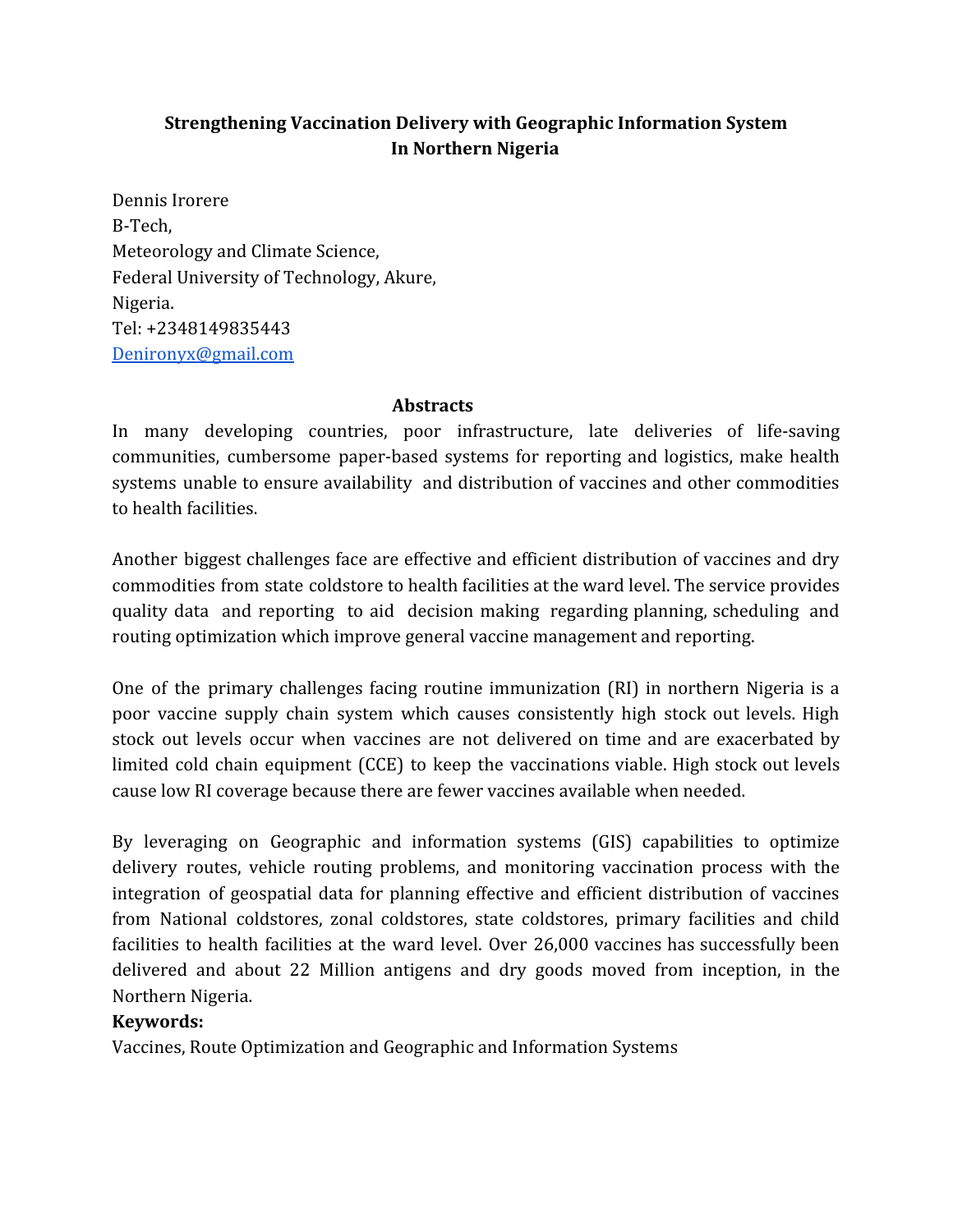#### **Brief Introduction:**

Vaccination and Immunization are two of the most important public health interventions and constitute a cost effective strategy to reduce both the morbidity and mortality associated with infectious disease and an intervention critical to assuring the health of children and communities. In 2015, about 86% (116 million) of infants worldwide received 3 doses of vaccines, protecting them against infectious diseases that can cause serious illness and disability or be fatal.

In Nigeria, routine vaccination coverage for all recommended vaccines has remained poor though there has been gradual rise in vaccination coverage from 21% of eligible children in 2003 to 25% a decade later. Factors that seem to have contributed to poor routine immunization performance include; ineffective supply chains, poor delivery of services, scarce human resources, low demand for health services, funding gaps, accountability issues and weak governance, not to mention poor data quality.

GIS help make the communities where these children live visible and accounted for in the health system, and therefore offers an important tool to fulfil the rights of children and achieve equitable vaccination coverage. The full potential of GIS for planning, monitoring, and evaluation of immunization programs is far from being realized.

#### **Equation, Mathematics**

The formation of the TSP by Dantzig, Fulkerson and Johnson was extended to create the two index vaccine flow formulations for vaccine routing problem.

$$
\min \sum_{i \in v} \sum_{j \in v} c_{ij} x_{ij}
$$

subject to

$$
\sum_{i\in v} x_{ij} = 1; \sum_{j\in v} x_{ij} = 1; \sum_{i\in v} x_{i0} = k; \sum_{j\in v} x_{0j} = k
$$
  

$$
\sum_{i\in S} \sum_{j\in S} x_{ij} \ge r(S), \forall S \subseteq V \setminus \{0\}, S \neq \theta
$$
  

$$
x_{ij} \in \{0, 1\} \quad \forall i, j \in V
$$

Constraints 1 and 2 state that exactly one arc enters one leaves each vertex associated with a health *facilities, respectively. Constraints 3 and 4 say the number of vehicle leaving with vaccines from the cold store is the same as the number entering.*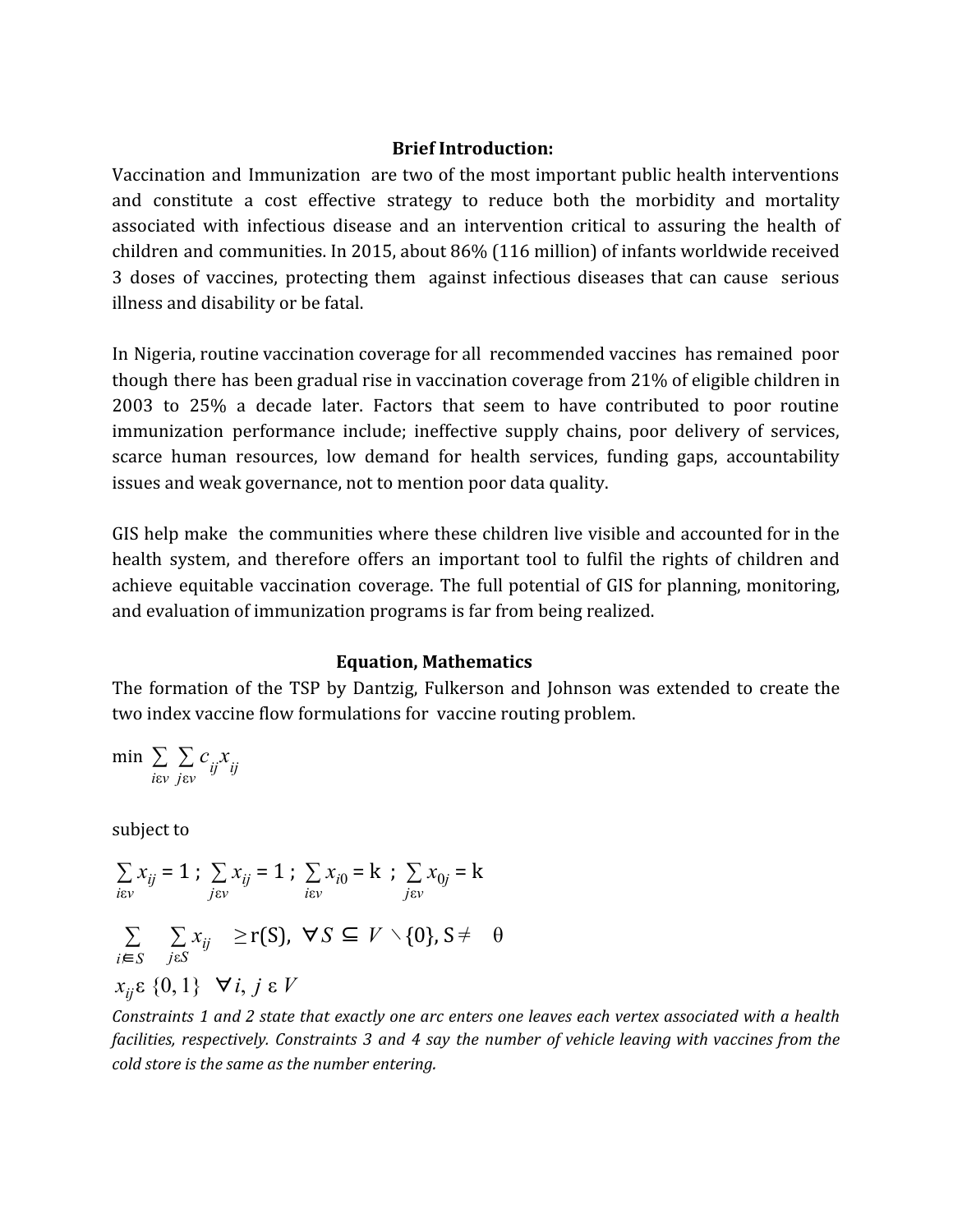

*The child facility is the cold store where the vaccination/immunization delivery collects vaccines from. When it run out of vaccines, it goes to the LGA cold stores to collect vaccines.*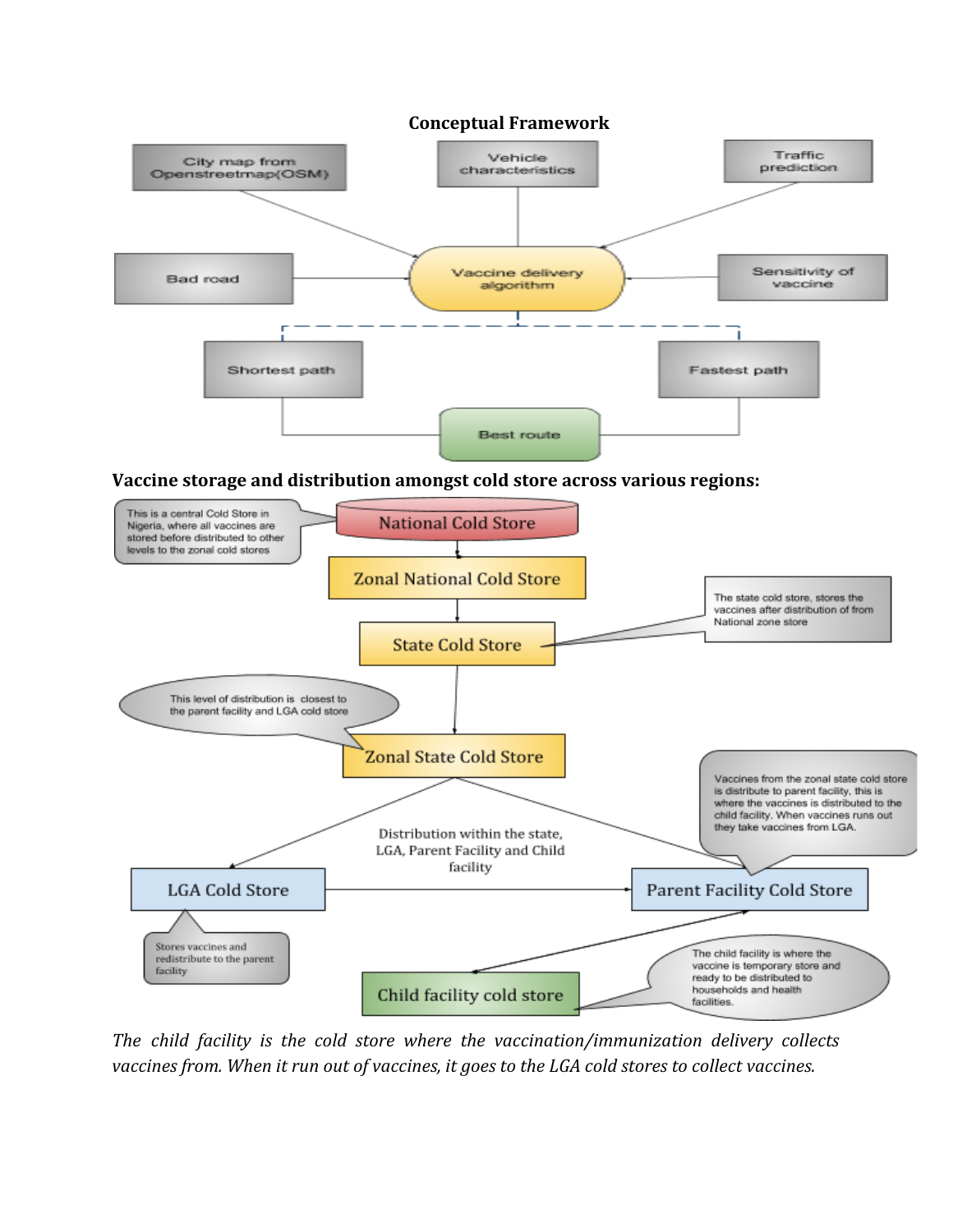## **Vaccine Logistic delivery framework**



# **The logistics of vaccine delivery:**

The child facility cold store is most of the time situated at the center of the region of the vaccination campaign. With a proximity buffers to assist in the decision. Routing optimization, assist in determination of estimated delivery time, cost allocation, distance covered and total time taken for the vaccination.

# **How is the Vaccine delivery Coverage estimation?**

The Geographic coverage on VTS actually gathers 2 indicators:

- The Cumulative % Visited (for the various settlement types) means the percentage of smallest denominators (i.e. grid squares for urban areas, or buffered points for small settlements and hamlets) that have intersected at least once with a team's GPS tracks.
- The Total % Visited calculates the average Cumulative % Visited across all settlement types.

GPS positions are collected every 2 minutes, but only GPS tracks that satisfy the following rules are considered valid:

- Urban and small settlements areas:
	- tracks are within the campaign days, and
	- between 5AM and 6PM, and
	- the speed at the capture time is less than 1 meter per second.
- Hamlet areas:
	- tracks are within the campaign days, and
	- between 5AM and 6PM